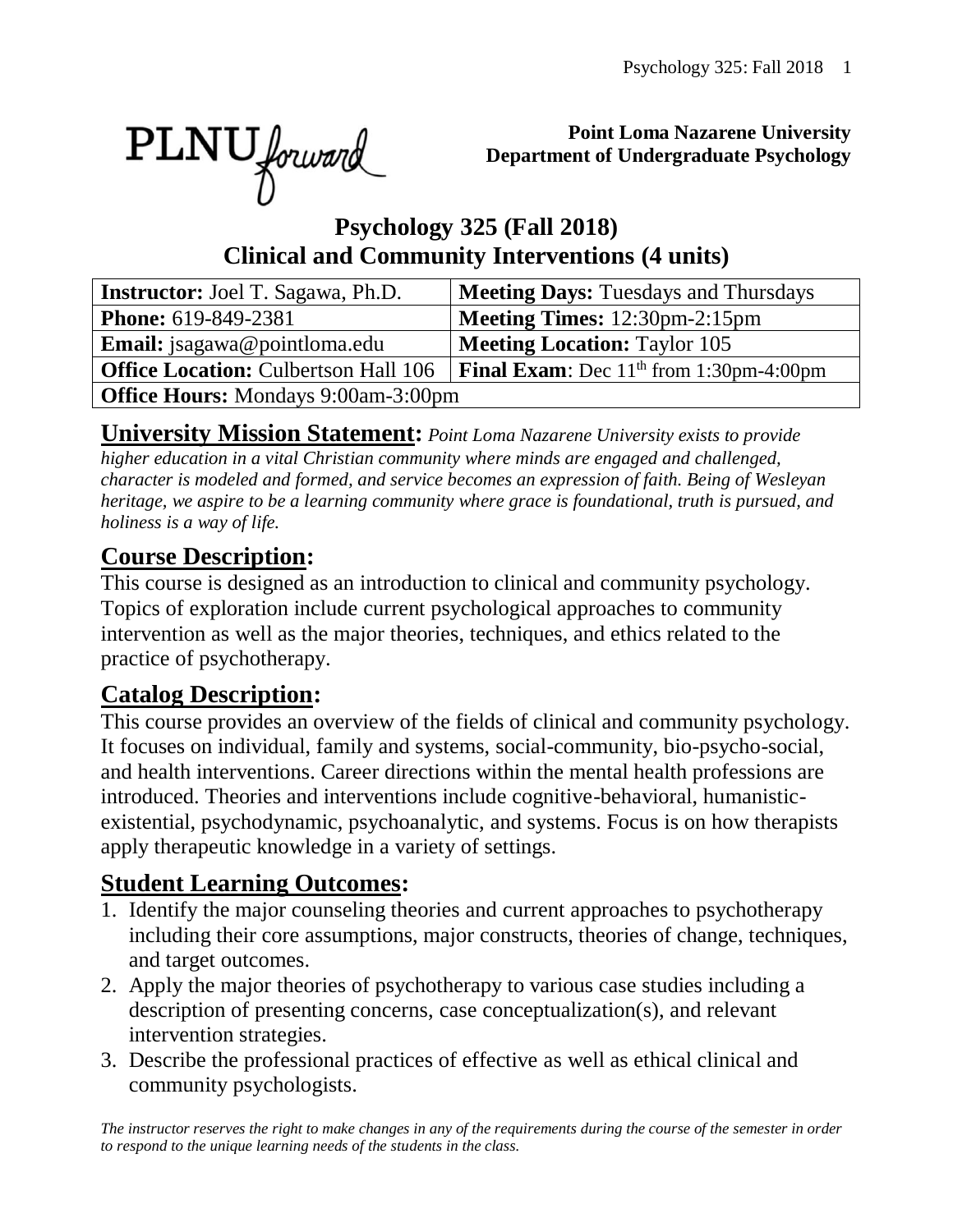- 4. Propose a pathway to a career in psychology including the identification of a relevant graduate program, description of admission requirements, and assessment of personal fit for the program.
- 5. Evaluate cultural values and biases in light of the role of privilege, prejudice, and discrimination in the lives of diverse client populations.

### **Course Texts (Required):**

Corey, G. (2013). *Theory and practice of counseling and psychotherapy* – 10<sup>th</sup> edition. Belmont, CA: Brooks/Cole.

Yalom, I. (1989). *Love's executioner and other tales of psychotherapy.* New York: Basic Books.

Required supplemental readings for purchase from University Readers at the PLNU bookstore.

# **Course Texts (Recommended):**

Schwartz, D.E. (1997). *Who cares?: Rediscovering community*. Boulder, CO: Westview.

### **Course Requirements:**

- 1. Participation: In-class participation is required and is figured into your final grade.
- 2. Reading Quizzes: Students are expected to read the assigned texts before class. There will be a total of 11 multiple-choice quizzes throughout the semester. Each quiz will consist of 10 multiple-choice questions. Students are allowed to drop 2 quiz scores throughout the semester.
- 3. Response Papers and Case Studies: There will be a total of 7 one-page response papers due throughout the semester. Descriptions of all response papers and grading rubrics are listed on canvas. In addition, there will be a total of 3 case studies due throughout the semester. Descriptions of all case studies and grading rubrics are also listed on canvas. Students are allowed to drop 1 response paper *or* case study throughout the semester.
- 4. Exams: There are a total of four exams throughout the semester. Exam 1, Exam 2, and Exam 3 will each consist of 40 questions. The final exam will be cumulative and will consist of 100 multiple choice questions as well as a final case study worth 20 points.
- 5. Therapeutic Orientation Paper: Students are required to write a 6-8 page paper in which they will be asked to apply one major theories of psychotherapy to their personal life or the life of an imaginary client. A description of the therapeutic orientation paper and grading rubric is listed on canvas.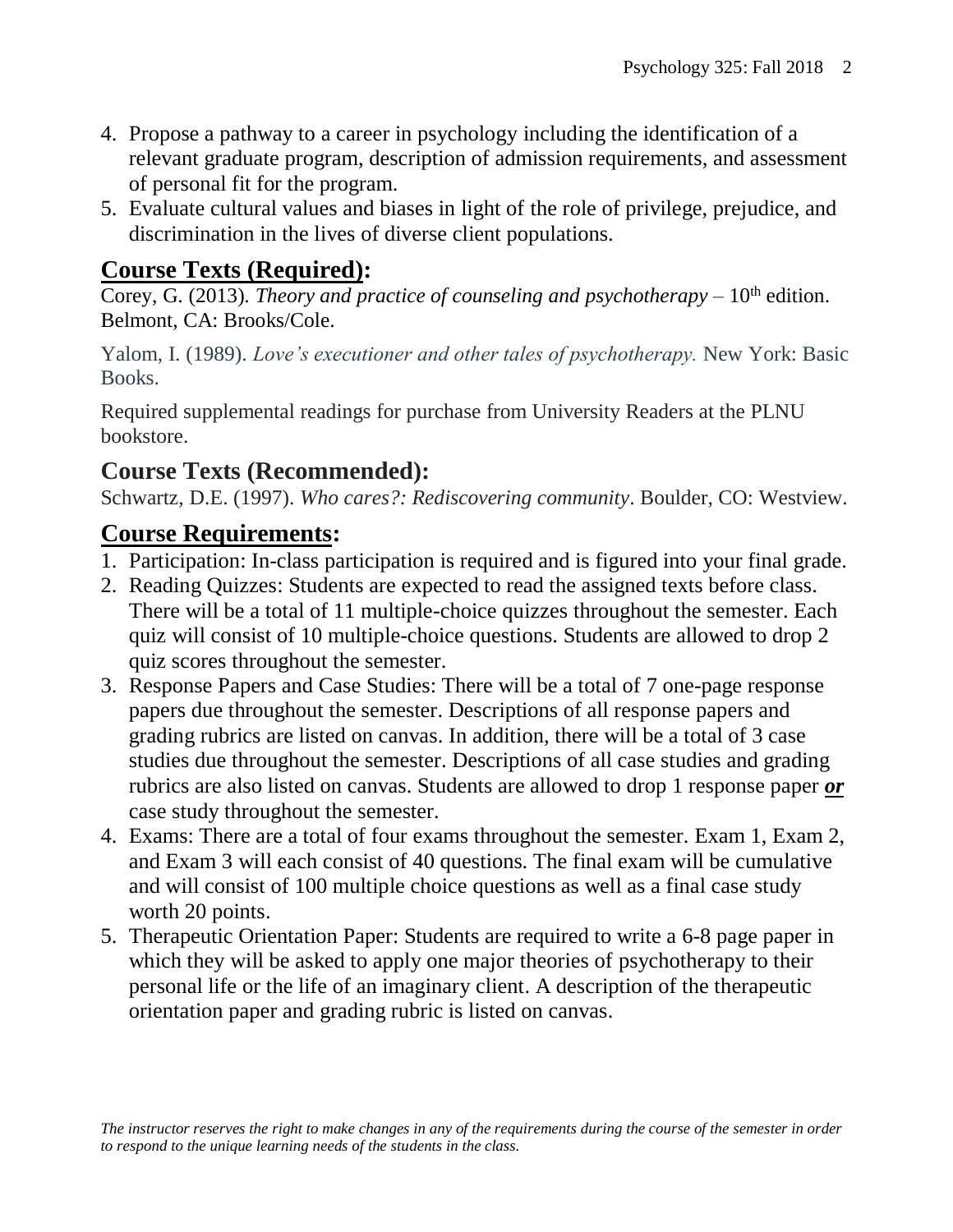# **Grading:**

Participation: (90 pts) 15% Quizzes (90 pts): 15% Response Papers & Case Studies: (90 pts) 15% Exams 1, 2, & 3: (120 pts) 20% Therapeutic Orientation Paper (90 pts) 15% Final Exam: (120 pts) 20%

**Total: (600 pts) 100%**

#### Percentage Score

| $A = 93-100\%$<br>$A = 90-92\%$ |                | $B_{+}$ = 88-89%<br>$B = 84-87\%$<br>$B - = 80-83\%$ |  | $C_{+}$ = 77-79%<br>$C = 70-76\%$ D = 55-611%<br>$C_{-}$ = 65-69% |  | $D_{+}$ = 62-64%<br>$D = 50-54\%$<br>$F =$ Below 50% |
|---------------------------------|----------------|------------------------------------------------------|--|-------------------------------------------------------------------|--|------------------------------------------------------|
| Z Score                         |                |                                                      |  |                                                                   |  |                                                      |
| $A = 1.33$                      | $B_{+} = 0.67$ |                                                      |  | $C_{+}$ = -0.33                                                   |  | $D_{+} = -1.67$                                      |
| $A - = 1$                       | $B = 0.33$     |                                                      |  | $C = -1$                                                          |  | $D = -2$                                             |
|                                 | $B - = 0$      |                                                      |  | $C_{-} = -1.33$                                                   |  | $D = -2.33$                                          |
|                                 |                |                                                      |  |                                                                   |  | $F =$ Below -2.33                                    |

## **Course Policies:**

- 1. Attendance: Students may choose to miss a total of 3 classes for any reason throughout the semester. However, students risk being de-enrolled in the event that they miss 4 classes or more (i.e., if absences exceed 20 percent of class meetings).
- 2. Exams and Quizzes: There will be no make-ups for any exam or quiz without prior permission from the instructor.
- 3. Papers: All papers are to be computer generated, 10-12 font, double spaced, referenced using APA style.

# **Final Examination Policy:**

Successful completion of this class requires taking the final examination on its scheduled day. The [Final Exam Schedule](http://www.pointloma.edu/experience/academics/class-schedules) is available online.

### **Attendance and Participation Policy:**

Regular and punctual attendance at all classes is considered essential to optimum academic achievement. Faculty members may file a written report which may result in de-enrollment in the event that a student is absent for more than 10 percent of class meetings. If the absences exceed 20 percent, students may be de-enrolled without notice until the university drop date or, after that date, receive the appropriate grade for their work and participation. A complete description of the [PLNU Attendance](http://catalog.pointloma.edu/content.php?catoid=18&navoid=1278#Class_Attendance) and [Participation](http://catalog.pointloma.edu/content.php?catoid=18&navoid=1278#Class_Attendance) Policy can be found online.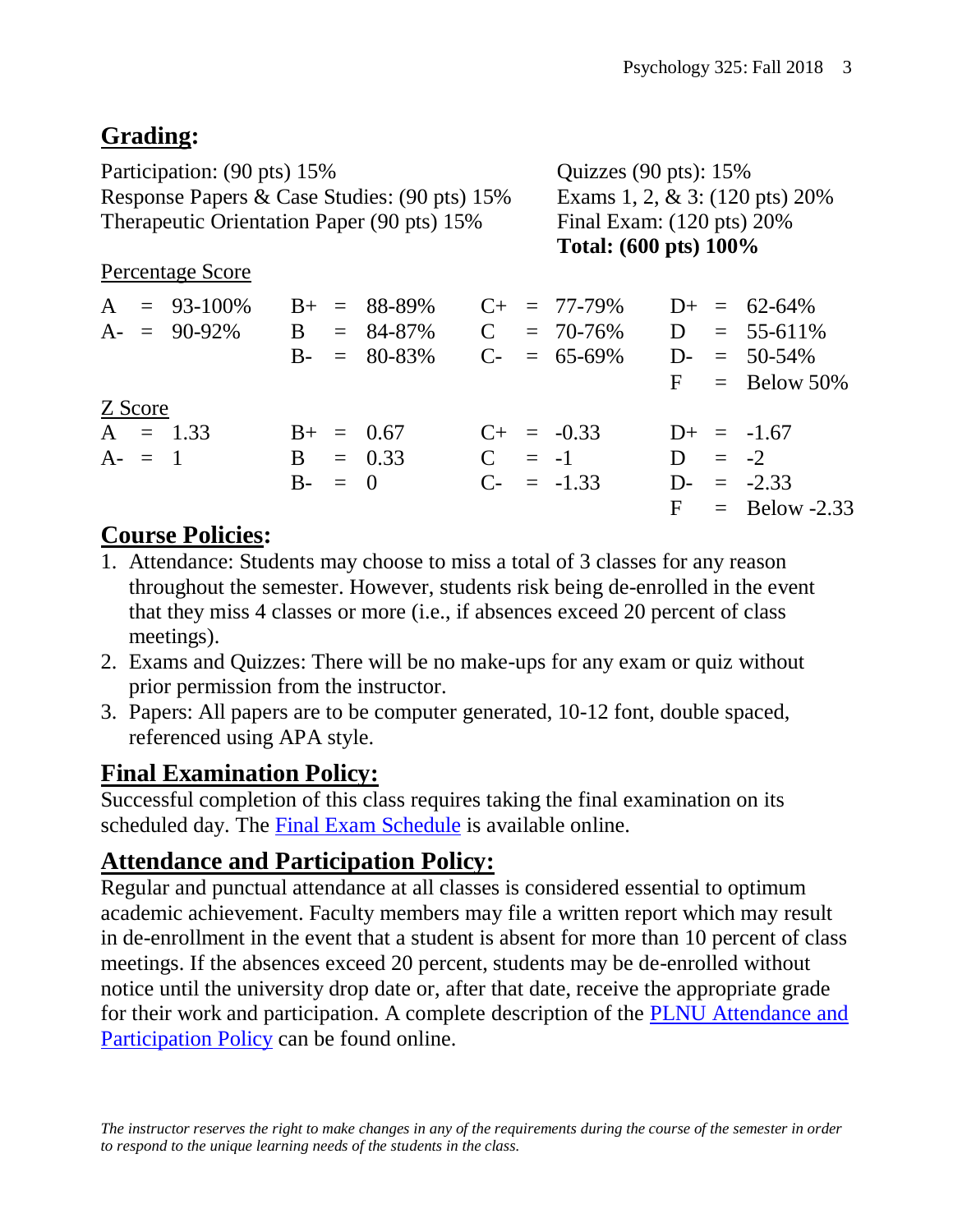# **Course Credit Hour Information:**

Following the [PLNU Credit Hour Policy,](http://catalog.pointloma.edu/content.php?catoid=18&navoid=1278#Credit_Hour_Definition) to meet the identified student learning outcomes of this course, the expectations are that this 4 unit course, delivered over a 15 week semester will approximate 4 hours/week classroom or direct faculty instruction. In addition, out of class student work will approximate a minimum of 8 hours each week. Specific details about how the class meets the credit hour requirement can be provided upon request.

# **Copyright Policy:**

Point Loma Nazarene University, as a non-profit educational institution, is entitled by law to use materials protected by US Copyright Act for classroom education. Any use of those materials outside of the class may violate the law. More information on the [PLNU Copyright Policy](http://libguides.pointloma.edu/content.php?pid=203591&sid=1700398) can be found online.

#### **Academic Integrity and Dishonesty Policy:**

Academic dishonesty is the act of presenting information, ideas, and/or concepts as one's own when in reality they are the results of another person's creativity and effort. A faculty member who believes a situation involving academic dishonesty has been detected may assign a failing grade for that assignment or examination, or, depending on the seriousness of the offense, for the course. Faculty will follow and students may appeal using the procedures in the University Catalog. A complete copy of the [Academic Honesty Policy](http://catalog.pointloma.edu/content.php?catoid=18&navoid=1278#Academic_Honesty) is available online.

### **FERPA Policy:**

In compliance with federal law, neither your PLNU student ID nor your social security number will be used in publically posted grades or returned sets of assignments without your written permission. In addition, in compliance with [FERPA](http://catalog.pointloma.edu/content.php?catoid=18&navoid=1278#Education_Records__FERPA__and_Directory_Information)  [policy,](http://catalog.pointloma.edu/content.php?catoid=18&navoid=1278#Education_Records__FERPA__and_Directory_Information) you will be the only person given information about your progress in this class unless you have designated others to receive it in the "Information Release" section of the student portal.

#### **Academic Accommodations:**

Any student in this course who has a disability that might prevent him or her from fully demonstrating his or her abilities should meet with an advisor in the Disability [Resource Center](http://www.pointloma.edu/experience/offices/administrative-offices/academic-advising-office/disability-resource-center) within the first two weeks of class to initiate disability verification and discuss accommodation that may be necessary to ensure full participation in the successful completion of course requirements. The [Disability Resource Center](http://www.pointloma.edu/experience/offices/administrative-offices/academic-advising-office/disability-resource-center) can be contacted by phone at 619-849-2486 or by e-mail at [DRC@pointloma.edu.](mailto:DRC@pointloma.edu) Students may find additional support through other campus offices as well including the [Office](https://www.pointloma.edu/offices/spiritual-development)  [of Spiritual Development,](https://www.pointloma.edu/offices/spiritual-development) the [Tutorial Center,](https://www.pointloma.edu/offices/tutorial-services) and/or the [Wellness Center.](https://www.pointloma.edu/offices/wellness-center)

*The instructor reserves the right to make changes in any of the requirements during the course of the semester in order to respond to the unique learning needs of the students in the class.*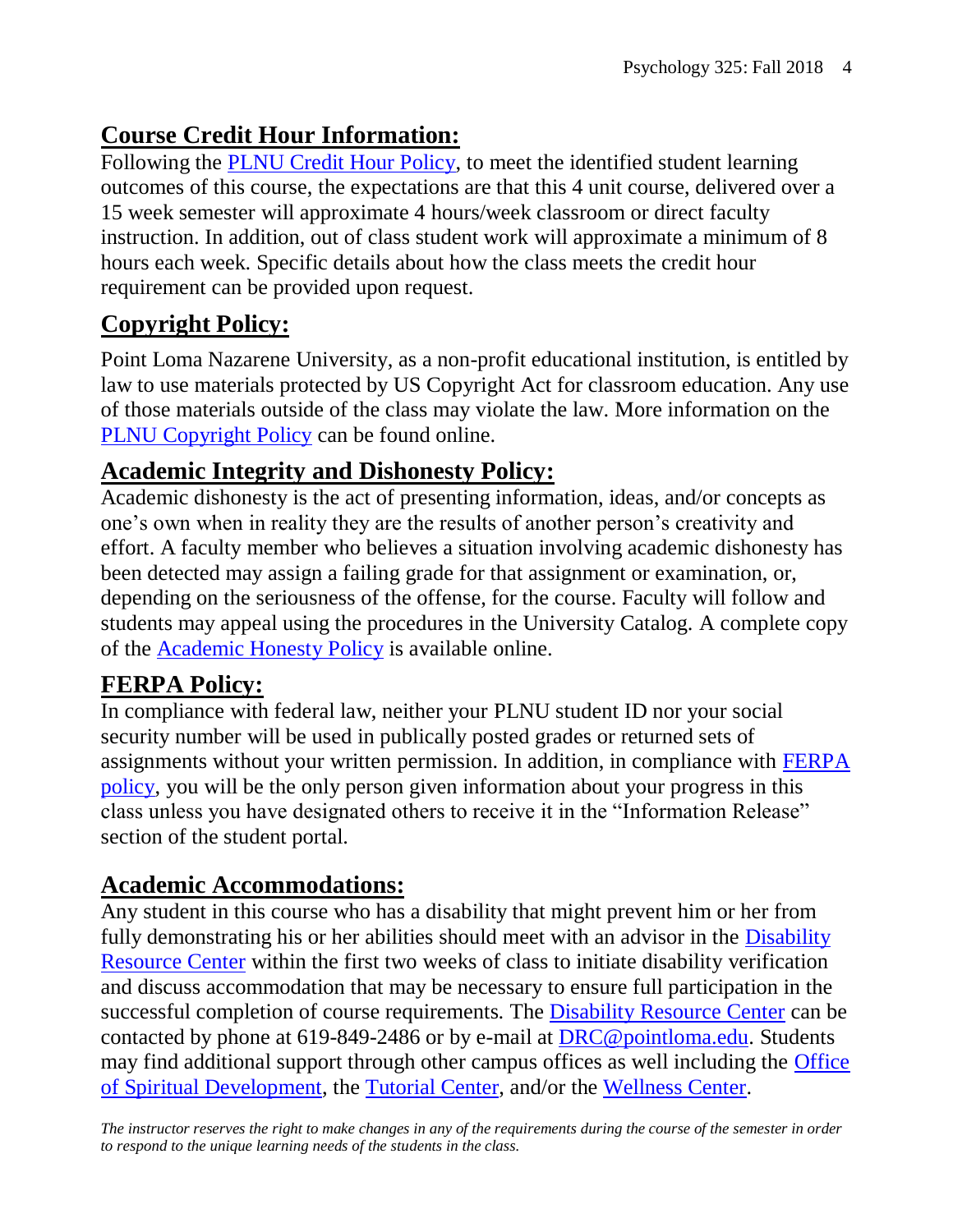# **Use of Library:**

This course may require students to complete course assignments using resources available from the University Libraries. [Research Guides](http://libguides.pointloma.edu/ResearchGuides) and assistance for this course are available online.

# **Information Literacy**

Information literacy is defined as "a set of abilities requiring individuals to recognize when information is needed and have the ability to locate, evaluate, and use effectively the needed information" (American Library Association, 1989). In this course, teaching and learning processes will employ the following information literacy standards, as endorsed by the American Association for Higher Education (1999), the Association of College and Research Libraries (2000), and the Council of Independent Colleges (2004). The students in this course will:

- 1. Determine the nature and extent of the information needed.
- 2. Access needed information effectively and efficiently.
- 3. Evaluate information and its sources critically and incorporates selected information into his or her knowledge base and value system.
- 4. Individually or as a member of a group, use information effectively to accomplish a specific purpose.
- 5. Understand many of the economic, legal, and social issues surrounding the use of information and accesses and uses information ethically and legally.

#### **Expectations for Psychology 325 regarding academic integrity in this class:**

- Expectations are consistent with those outlined in the academic policy.
- Collaboration is permitted in preparing for examinations.
- Any material (including but not restricted to textbook, other texts, journals, magazines, websites) incorporated into writing assignments (reaction papers, term paper, other non-examination writing assignments) must be properly cited. Plagiarism will not be tolerated.

#### **Consequences for violations of academic integrity in this class:**

- Consequences are consistent with those outlined in the academic integrity policy.
- Any type of plagiarism will result in an "F" for the particular assignment in question.
- Cheating during an examination will result in an "F" grade for the particular examination in question.
- The instructor reserves the right to issue a grade of "F" in the class for violations of the Academic Integrity Policy. This includes, but is not limited to: repeated violations of the Academic Integrity Policy, cheating of any sort during examinations and quizzes, turning in assignments not written by the student, among other violations.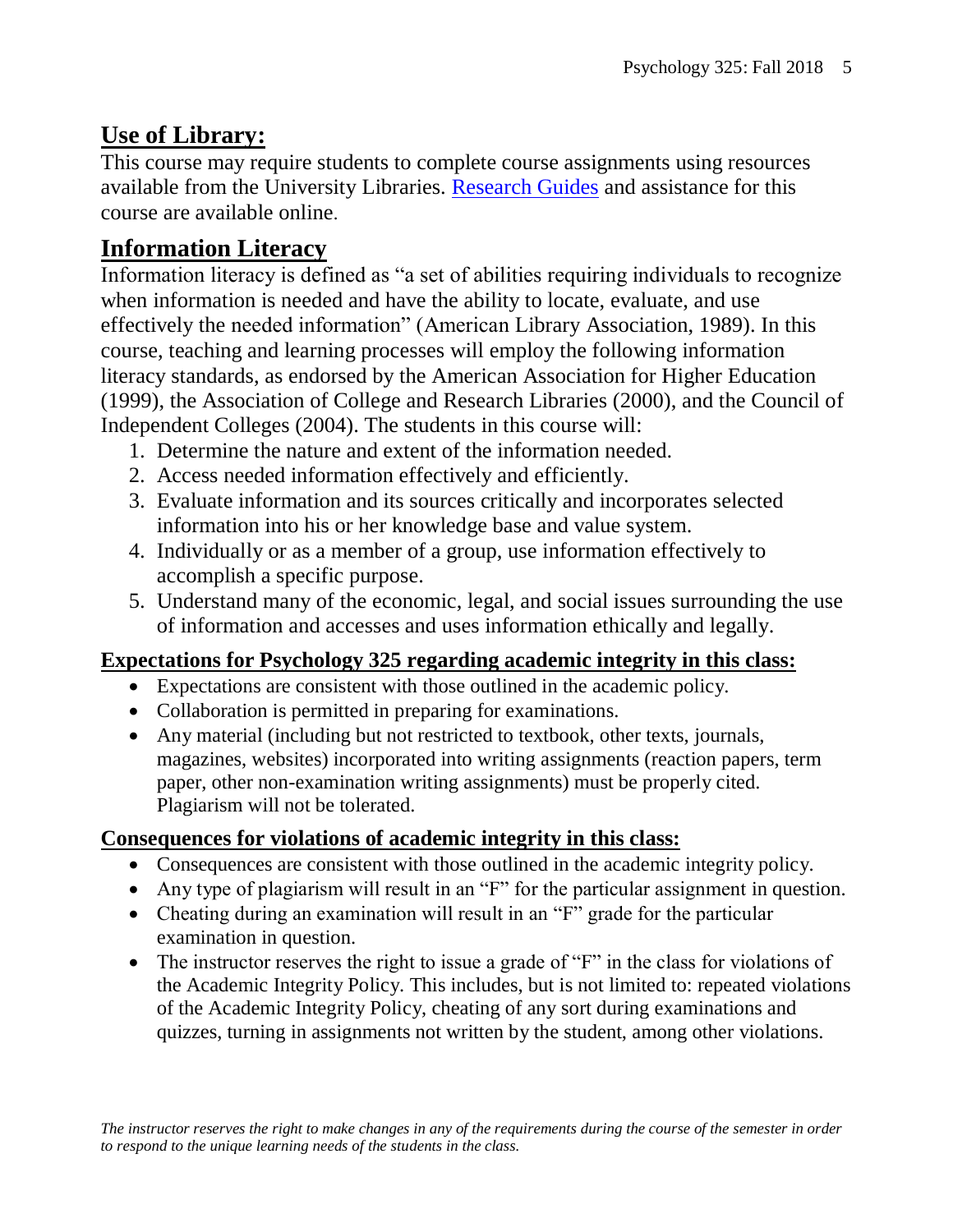### **Psychology 325 Tentative Schedule**

#### *Introduction to Clinical and Community Psychology*

Aug 30 – Introduction

Sep 4 – On Being a Therapist *Reading Quiz 1 – Ch. 2 The Counselor: Person and Professional*

Sep 6 – On Becoming a Therapist *Paper 1 – Evaluating Your Values and Biases*

*Unit 1 – Psychoanalytic and Psychodynamic Treatment Approaches*

Sep 11 – Classical Psychoanalysis *Reading Quiz 2 – Ch. 4 Psychoanalytic Psychotherapy*

Sep 13 – Ego Psychology and Self Psychology *Paper 2 – Pathways to a Career in Psychology*

Sep 18 – Adlerian and Jungian Psychology *Reading Quiz 3 – Ch. 5 Adlerian Therapy*

Sep 20 – Object Relations Theory and Time-Limited Dynamic Psychotherapy *Paper 3 – Cyclical Maladaptive Patterns*

Sep 25 – Exam 1 Review Session and Case Study *Case Study 1 – The Case of Betty*

Sep 27 – Exam 1

#### *Unit 2 – Cognitive and Behavioral Treatment Approaches*

Oct 2 – Treatment Approaches Based on Classical and Operant Conditioning *Reading Quiz 4 – Ch. 9 Behavior Therapy* 

Oct 4 – Mindfulness-Based Stress Reduction, ACT, and DBT *Paper 4 – Life Compass*

Oct 9 – Cognitive Therapy and Rational-Emotive Behavior Therapy *Reading Quiz 5 – Ch. 10 Cognitive Behavioral Therapy*

Oct 11 – Cognitive Behavior Modification and Strengths-Based CBT *Paper 5 – Thought Records*

Oct 16 – Exam 2 Review Session and Case Study *Case Study 2 – The Case of Melvin*

Oct 18 – Exam 2